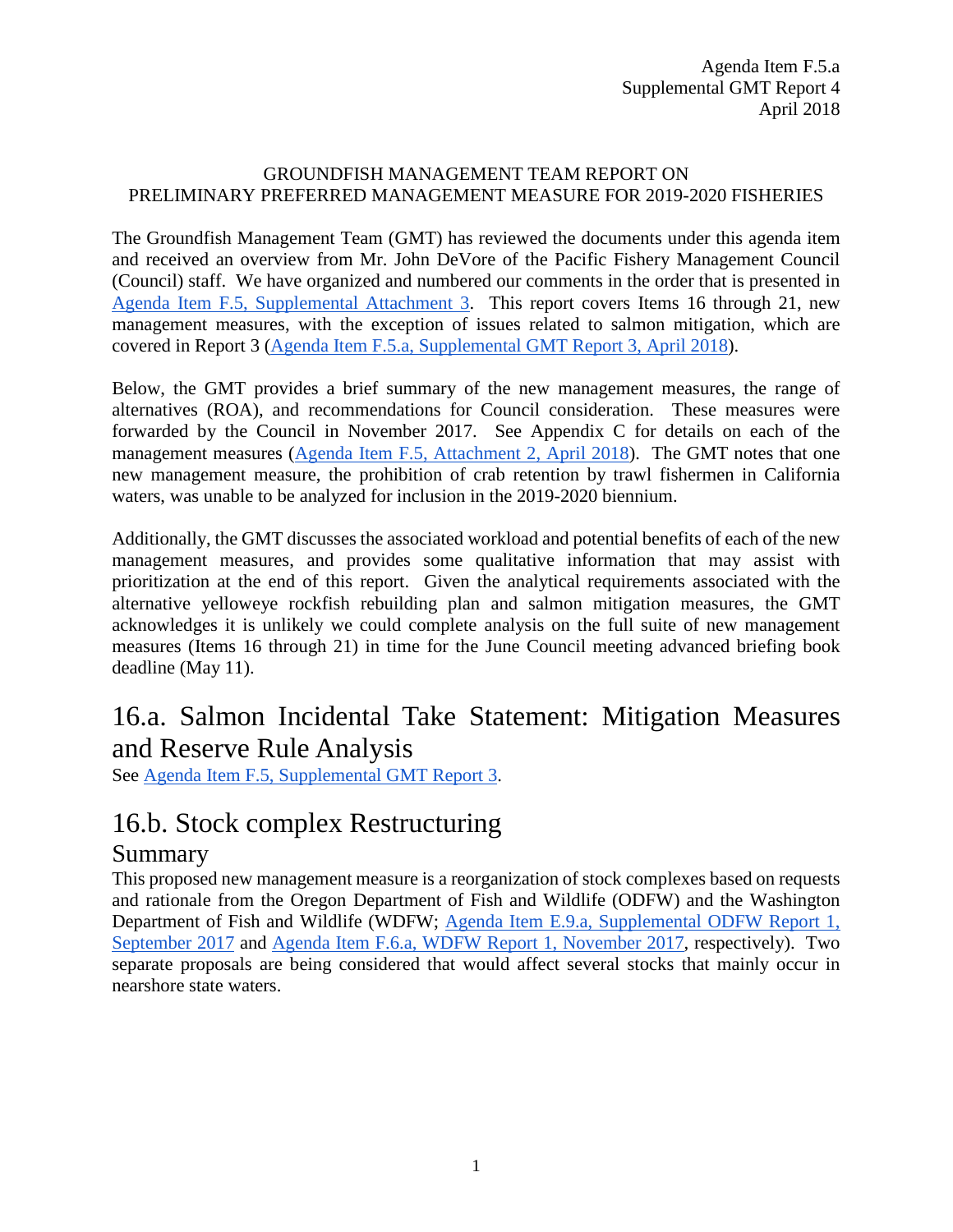These stock complex proposals pertain primarily to the nearshore and recreational fisheries, as these shallow water stocks are infrequently encountered by trawls or other fisheries which have <1 mt removal of each per year for nearly all species. Although leopard shark removals have been as high as 5-10 mt for the shoreside trawl sectors, California halibut trawl, and incidental open access (IOA) fisheries, these removals are not noteworthy since total removals by all fisheries have been 15 percent or less of the leopard shark component ACL contribution to the complex during the past five years.

## Range of Alternatives

Two separate proposals are being considered that affect several stocks that mainly occur in nearshore state waters.

### **Proposal 1: Nearshore Rockfish complex north of 40° 10' N. lat.**

In Proposal 1, Oregon blue/deacon rockfish (BDR) could continue to be managed within the Nearshore Rockfish complex north of 40° 10' N. lat. (status quo) or be removed from the complex and paired with Oregon black rockfish to form a new Oregon black/BDR complex (Option 1). The GMT notes that blue and deacon rockfishes are now considered separate species scientifically, but are referred to collectively because they were assessed together and therefore have joint harvest specifications.

### **Proposal 2: Other Fish complex**

There are three options for Proposal 2 that pertain to the Other Fish complex.

Option 1 is the ODFW proposal to remove Oregon kelp greenling from the Other Fish complex and pair it with Oregon cabezon to form a new Oregon kelp greenling/cabezon complex.

Option 2 is the WDFW proposal to remove Washington kelp greenling and Washington cabezon from the Other Fish complex and pair both together to form a new Washington kelp greenling/cabezon complex.

Option 3 includes both Option 1 and Option 2.

### Recommendation

**The GMT recommends that the Council adopt Option 2 of Proposal 2 (WDFW) for the stock complexes.** This better meets the complex definitions and provides enhanced protection for these stocks due to being separated from leopard shark, a potential inflator, in the Other Fish complex.

**The GMT does not have a recommendation for the Oregon options (Proposal 1 and Proposal 2 Option 1, since we believe this is a policy risk call**. These options could provide lesser protections for Oregon black rockfish and Oregon cabezon since they would be paired with potential inflators. This is no different for the majority of groundfish stocks that are managed within complexes. However, unlike most stocks managed in complexes, the analysis documents that ODFW would manage to the ACL contributions and describes numerous mitigation measures that are being adopted to prevent overages such as those that occurred in 2017 for Oregon black rockfish and Oregon cabezon.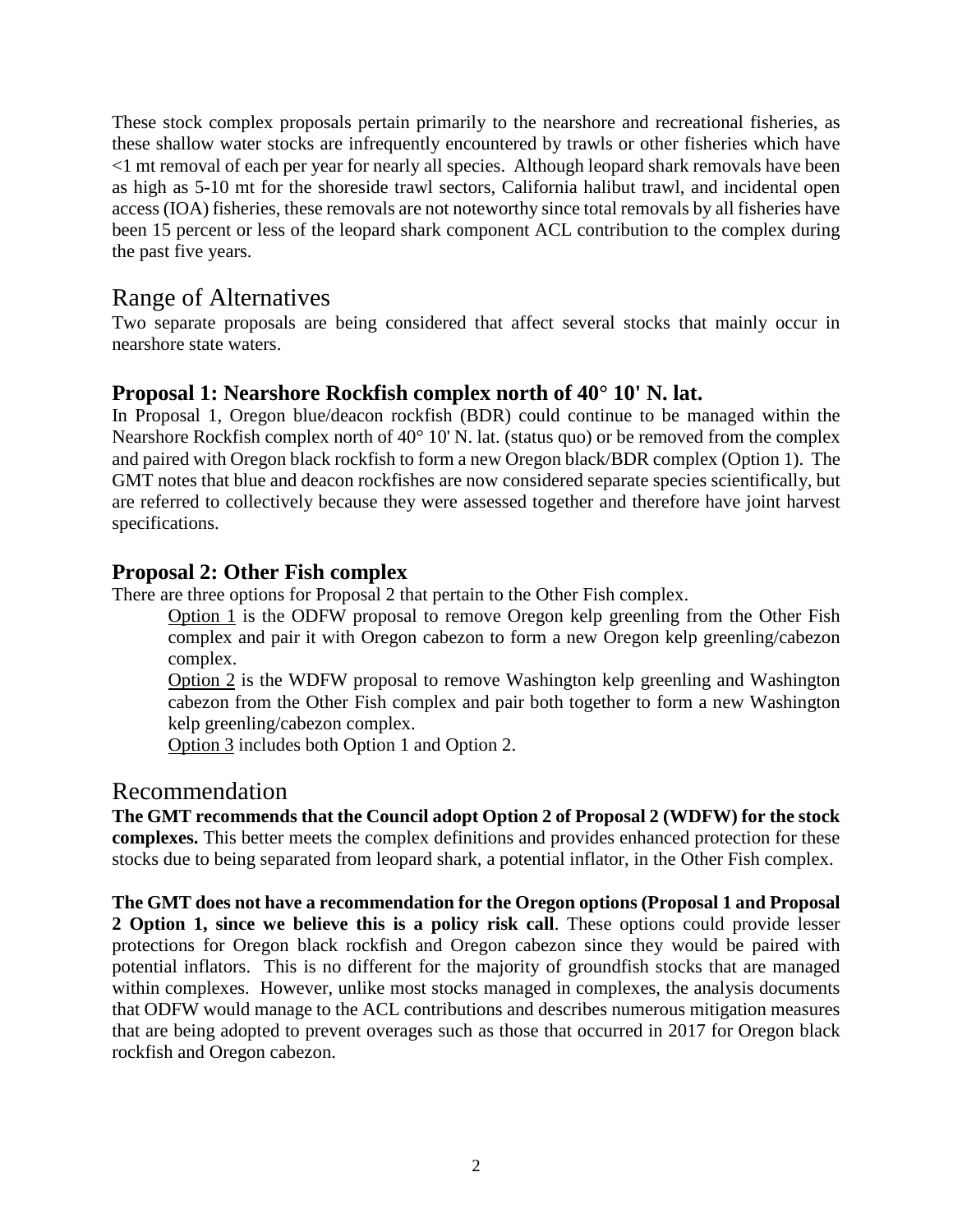On the other hand, the Oregon options would also better meet the complex definitions and provide enhanced management flexibility that could increase fishery stability. That is because a more holistic longer-term evaluation of conservation objectives (i.e., multi-year ACL contribution attainments) could be used to define how severe inseason mitigation responses should be.

# 17.a. Eliminate Daily Vessel Limits for Rebuilt Species or for All Species

## Summary

Vessel limits in vessel accounts restrict the amount of Quota Pounds (QPs) that any vessel can catch or hold. Annual QP vessel limits are a set percentage of the Individual Fishing Quota (IFQ) sector allocation, and the National Marine Fisheries Service (NMFS) annually calculates and publishes the QP equivalents. Unused QP vessel limits, also called ''daily vessel limits'', apply to overfished species and cap the balance of overfished species QPs that any vessel can have in an account on a given day. This daily limit is lower than the annual QP vessel limit. The Council and NMFS established daily vessel limits to prevent hoarding of available overfished species QPs in any one vessel account due to the low IFQ sector allocations of some overfished species. Daily QP limits would be eliminated under Alternative 1 for newly rebuilt species: bocaccio (south), darkblotched rockfish, and Pacific ocean perch (POP). Under Alternative 2, all daily limits would be eliminated for all IFQ categories, including Alternative 1 species and Pacific halibut individual bycatch quota (IBQ), cowcod (south), and yelloweye rockfish. Only the shorebased trawl IFQ sector will be affected, with a geographic scope of Washington, Oregon, and California.

# Range of Alternatives

Alternative 1: Status quo (removal of daily limits for rebuilt species).

Alternative 2: Eliminate daily limits (for all species).

### Recommendation

After reviewing available analysis, **the GMT recommends Alternative 2, eliminate daily limits for all species,** as the daily limits do not appear to accomplish their intended purpose, and may incur more administrative costs to NMFS and vessel account owners rather than benefits to the fishery.

# 17.b. Implement Survival Credits for Discarded Lingcod and Sablefish

## Summary

This management measure would provide IFQ survival credits for discards of lingcod and sablefish. Vessels are currently debited 100 percent for all discards whether they are alive or dead, which stemmed from an Amendment 20 goal to minimize discards. However, estimates of discard mortality used elsewhere in management (e.g., stock assessments and groundfish mortality reports) are based on SSC-approved discard mortality rates (DMRs) that are less than 100 percent [\(Table](#page-3-0)  [1\)](#page-3-0). Alternative 1 would debit QP based on these lesser DMRs, which would result in them "getting-back" a portion of QP of their discards, or a survival credit. This could allow vessels to increase landings of sablefish, lingcod, and co-occurring stocks constrained by sablefish in order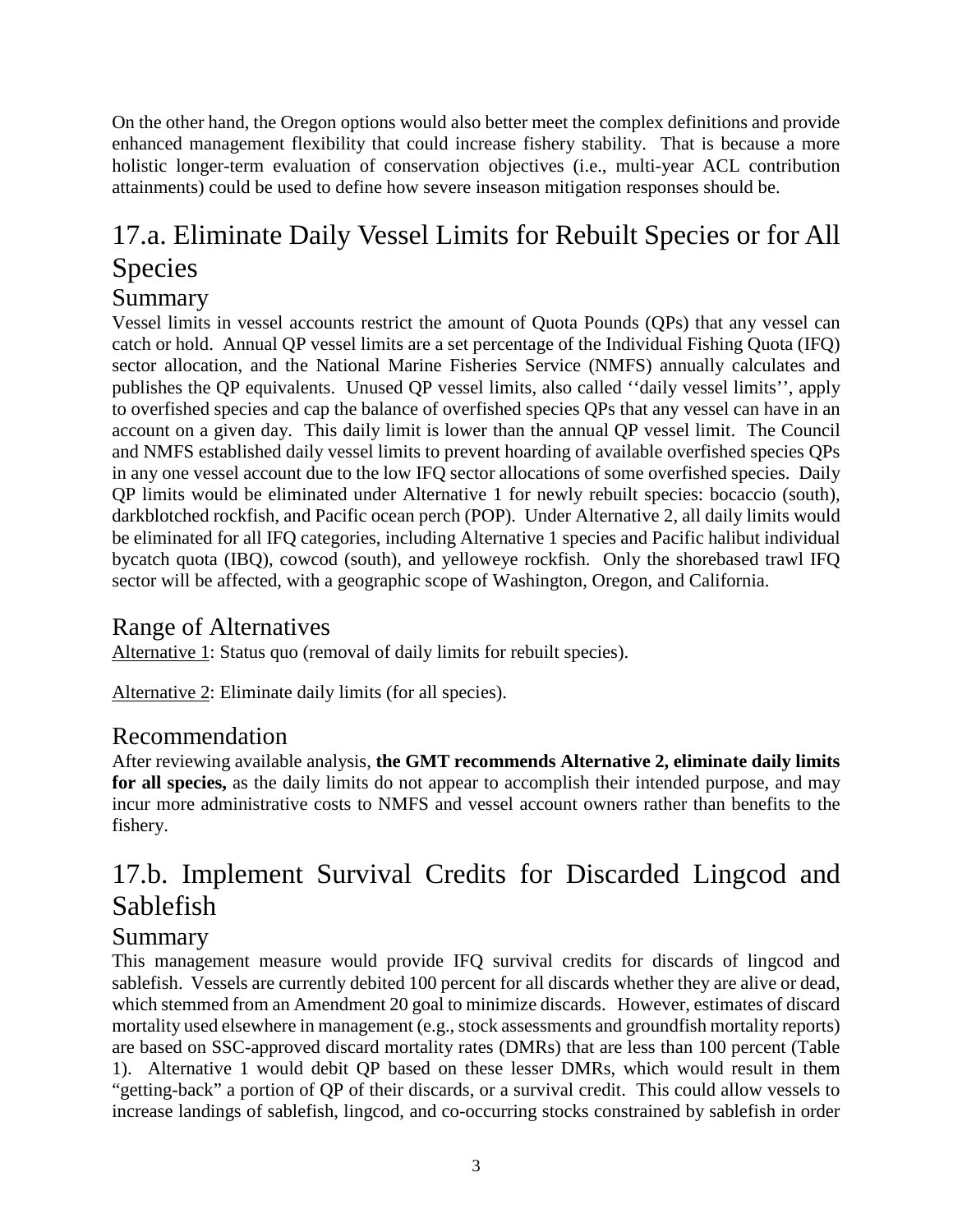to better meet Amendment 20 and Magnuson–Stevens Fishery Conservation and Management Act goals of optimal yields.

<span id="page-3-0"></span>**Table 1. Alternative 1 Proposed DMRs for lingcod and sablefish.**

| Gear                |     | Lingcod Sablefish |
|---------------------|-----|-------------------|
| Fixed               | 7%  | 20%               |
| <b>Bottom Trawl</b> | 50% | 50%               |

## Range of Alternatives

No Action: 100 percent debiting of QP for all discards of sablefish and lingcod.

Alternative 1: IFQ QP would be debited based on the DMRs in [Table 1.](#page-3-0)

# Recommendation

**The GMT recommends that the Council adopt Alternative 1 as the PPA.** Alternative 1 would align catch accounting practices in the IFQ program, stock assessments, and the groundfish mortality report. As described in [Appendix C,](https://www.pcouncil.org/wp-content/uploads/2018/03/F5_Att2_Appendix_C_New_Management_Measures_1804_Apr2018BB.pdf) the primary concern with survival credits would be dramatic rises in discarding due to high-grading. Following the implementation of the IFQ program, there was a sharp decline in discarding with the 100 percent DMR and individual accountability standards. Discarding is not expected to subsequently increase with Alternative 1, as the costs of attempting to high-grade are expected to be greater than revenue benefits of retaining lower-value sablefish. The GMT does note that the application of these rates for the Vessel Accounting System will need to be coordinated with the West Coast Groundfish Observer Program (WCGOP) and the Electronic Monitoring Program at the Pacific States Marine Fisheries Commission (PSMFC).

The GMT believes the workload associated with these changes for WCGOP and PSMFC will be low, but the precise timeline for implementation will be determined by the individual organizations. The GMT notes that these would be scientific changes that do not require rulemaking by NMFS, so we do not believe adoption of the credits would delay the 2019-2020 harvest specifications and management measures.

# 17.c. Continue the Adaptive Management Program Pass- Through Summary

Under the Amendment 20 trawl rationalization program, the shoreside IFQ program includes a set-aside of 10 percent of the non-whiting quota shares (QS; including halibut IBQ) for an adaptive management program (AMP). Each year, QP are issued for the AMP QS. The annually-issued AMP QP are distributed to address the following objectives: community stability; processor stability; conservation; unintended/unforeseen consequences of IFQ management; and facilitation of new entrants. However, criteria for distribution of AMP QP have yet to be developed. Therefore, the QP associated with this program have been passed through to QS holders on a pro rata basis in proportion to their QS holdings. The Council record indicates that it intended the passthrough to continue until after the five year program review and be the first action taken pursuant to that review, but the NMFS record indicates that the pass-through was to continue until changed. This action is to clarify the record and proper interpretation of the regulations.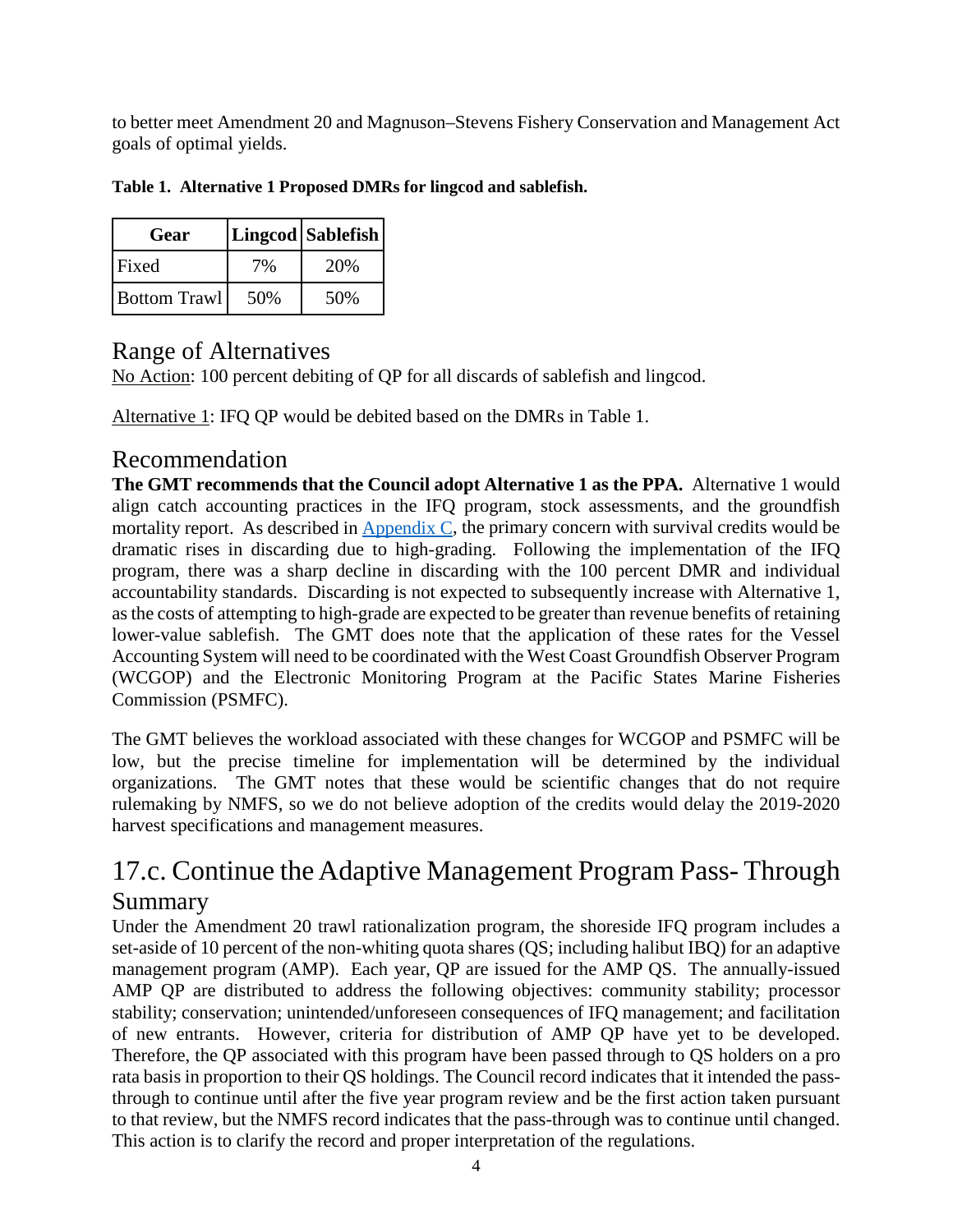## Range of Alternatives

No Action: Council decision record indicates pass-through terminates, while NMFS decision record indicates the pass-through continues until changed (interpretation uncertain).

Alternative 1: Continue the pass-through until an alternative use of AMP is implemented.

### Recommendation

**The GMT recommends the Council adopt Alternative 1, continue AMP pass-through, as PPA.** This would clarify the record and allow the Council and advisory bodies to continue to consider other uses for AMP.

# 18. Remove Automatic Authority Established in Conjunction with Amendment 21-3 for Darkblotched Rockfish and Pacific Ocean Perch in the At-Sea Sector

### Summary

Through Amendment 21-3 to the Groundfish Fishery Management Plan (FMP), POP and darkblotched rockfish are now managed as sector-specific set-asides for the at-sea sectors based on the percentages outlined in Section 6.3.2.3 of the FMP and regulations at 660.55. Set-asides will be managed on an annual basis, unless a harvest specification risks being exceeded, an unforeseen impact on another fishery occurs, or conservation concerns become apparent, in which case inseason action may be taken. However, NMFS has the automatic authority to close either at-sea sector if a sector was projected to exceed their set-aside value and the buffer for either species. There is currently no buffer proposed for 2019-2020, and therefore, in essence, darkblotched rockfish and POP would be managed as allocations for the at-sea sectors. Under this new management measure, the Council is considering removing the automatic authority for these species so that they are managed like all other at-sea set-asides.

### Range of Alternatives

No Action: Maintain automatic authority in regulation to close the at-sea sectors when the combined set-asides plus the buffer are taken for both POP and darkblotched rockfish.

Alternative 1: Remove automatic authority provision from regulation.

### Recommendation

**The GMT recommends the Council select Alternative 1 as the PPA.** With no buffers proposed in 2019-2020, sectors have increased risk of reaching their sector-specific set aside values determined by the Amendment 21 formula for darkblotched rockfish and being closed due to the automatic authority provision. A significant amount of Council, NMFS, and advisory body time and resources has been used to prevent closures of the fisheries, which already operate under cooperative-style management to voluntarily avoid high bycatch areas. There is little to no risk of exceeding the IFQ sector allocation, trawl allocation, or the ACL (as shown in [Appendix C\)](https://www.pcouncil.org/wp-content/uploads/2018/03/F5_Att2_Appendix_C_New_Management_Measures_1804_Apr2018BB.pdf). Additionally, if a situation were to arise inseason, the Regional Administrator of the NMFS West Coast Region has the authority to implement area restrictions, season closures, or other measures to prevent the trawl sectors (shorebased IFQ, mothership, and catcher/processor) in aggregate or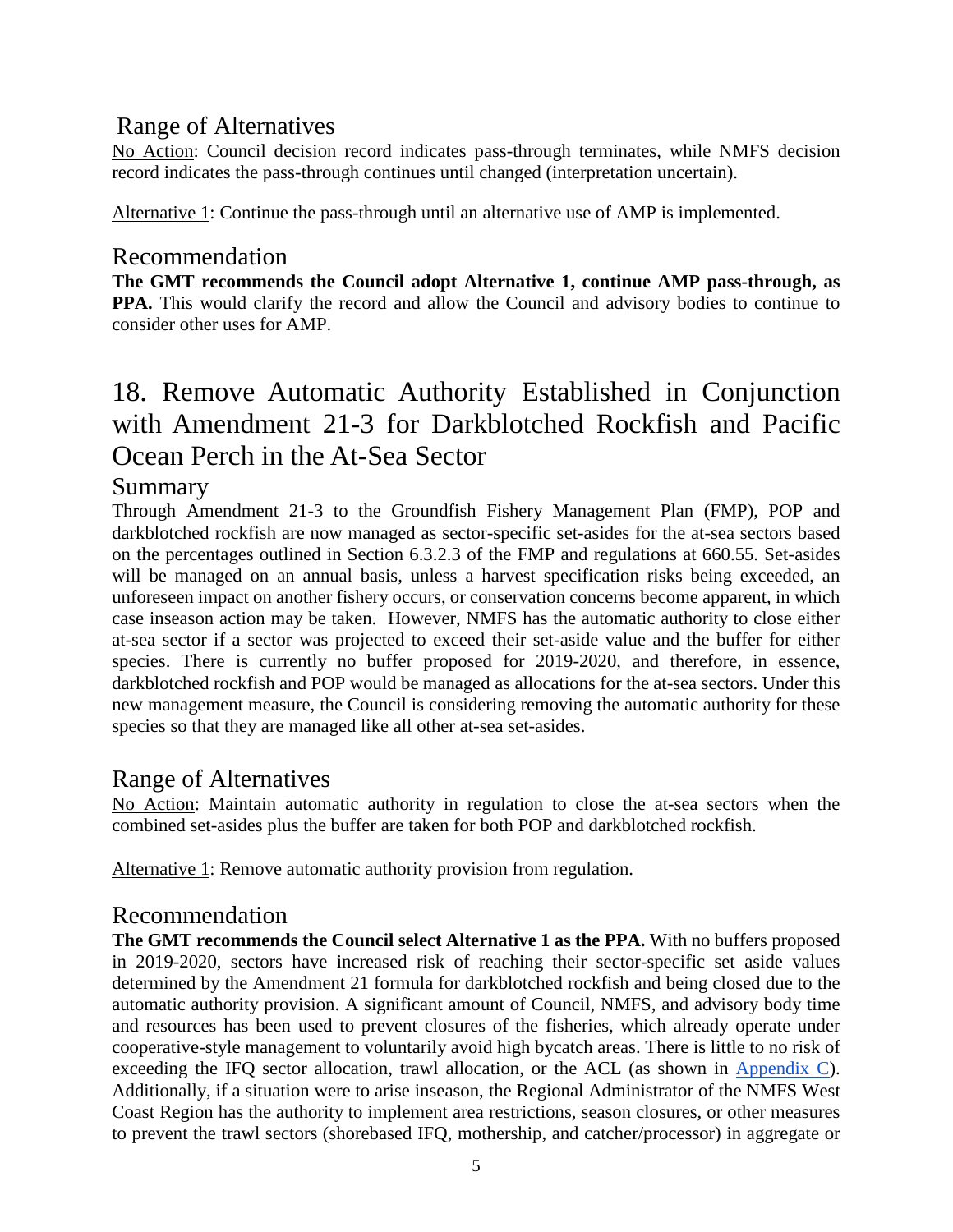individually from exceeding an ACL or other formal allocation (see 660.150(a)(5) and 660.160(a)(5)).

# 19.a. Adjustment to the Seaward Boundary Non-Trawl Rockfish Conservation Area in California North of 40° 10′ N. lat.

### Summary

This management measure would modify the commercial seaward boundary of the non-trawl Rockfish Conservation Area (RCA) from the California/Oregon border (42° N. lat.) to Cape Mendocino (40° 10′ N. lat.). The non-trawl RCAs are currently in place from 30 fathoms to 100 fathoms; this action would modify the seaward boundary from 100 fathoms to 75 fathoms and would only apply to non-trawl commercial fisheries. The seaward boundary modification would provide more opportunity to target healthy shelf species stocks, such as yellowtail and widow rockfish, by allowing access to depths in which they are most prevalent. The targeting of such stocks will increase catch, but trip limit management should ensure it remains within allowable harvest limits. Canary rockfish is likely to be encountered and retained, which is expected to lead to impacts higher than those in 2017 but within allowable limits for 2019 and 2020. The non-trawl RCA adjustment would also apply to and could provide increased opportunities for the directed Pacific halibut fishery.

Modifications to RCAs are designated as routine management measures in the groundfish FMP. NMFS has routinely made modifications to RCAs via inseason action for commercial trawl, commercial fixed gear, and recreational fisheries. Because the seaward boundary of the non-trawl RCA in the proposed area has been in place for over a decade, the analysis in [Appendix C](https://www.pcouncil.org/wp-content/uploads/2018/03/F5_Att2_Appendix_C_New_Management_Measures_1804_Apr2018BB.pdf) (pages 93-109) was completed to help inform potential impacts of this action.

### Range of Alternatives

No Action: The seaward boundary of the non-trawl RCA in California north of 40° 10' N. lat. would remain at 100 fathoms.

Alternative 1: The seaward boundary of the non-trawl RCA would be modified from 100 fathoms to 75 fathoms in California north of 40° 10' N. lat.

### Recommendation

The GMT believes the analysis in  $\Delta$ ppendix C (pages 93-109) may have underestimated the potential impacts to yelloweye rockfish, since the analysis is based on the assumption that little rocky habitat in the area would translate to low yelloweye rockfish interactions. According to the available substrate data, about 32 percent of the 0.3 percent of the portion of hard habitat proposed to be open will remain closed because of the Mattole Canyon State Marine Reserve. Midwater rockfishes (e.g., yellowtail, widow, and canary rockfishes) can congregate near these rocky habitats where yelloweye rockfish co-occur, and therefore any increased targeting near these areas may lead to increased yelloweye rockfish impact. By opening the non-trawl RCA, the industry could benefit by targeting underutilized shelf and midwater rockfish as well as Pacific halibut. Communities such as Eureka may be able to access historical fishing grounds that were closed off when the non-trawl RCA went into place. However, given limited data, the GMT acknowledges that projected impacts to yelloweye rockfish are difficult to quantify. The GMT also recognizes that the nearshore fishery has low observer coverage, so future estimates of yelloweye rockfish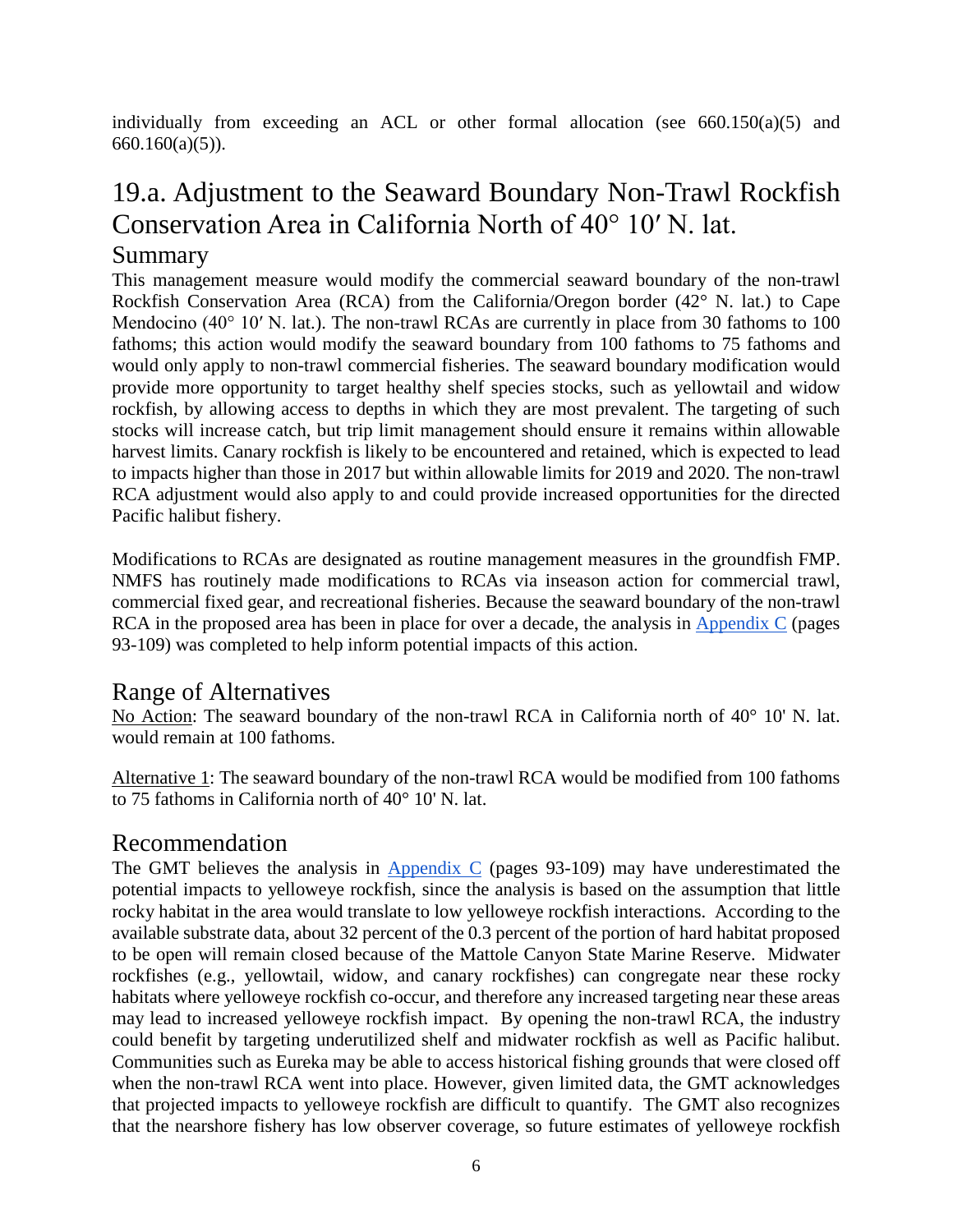bycatch in this sector will remain highly uncertain and precise impacts of these management changes will be difficult to assess.

In order to provide a more robust assessment of potential yelloweye rockfish impacts, the GMT believes it would be prudent to examine better proxy bycatch rate data that reflect the expect gears and fishing strategy. For instance, since fishermen are expected to target rockfish using fixed gears over rocky habitat in the 75-100 fathom depths, it would be better to use bycatch data from those types of trips.

When assessing the risk of this management measure, the Council should consider the risk to the yelloweye rockfish non-nearshore share, the non-trawl allocation, and the overall ACL. Under the No Action Alternative for yelloweye rockfish, there is currently a projected 0.3 mt residual from the non-nearshore share.

**The GMT does not have a recommendation on this management measure at this time, as it is seen as a Council call on risk tolerance.** If the Council decides to move this measure forward, **the GMT recommends additional analysis to better estimate projected yelloweye rockfish impacts.** 

# 19.b. Modify Commercial Fixed Gear Depths inside the Western Cowcod Conservation Area

### Summary

This management measure would modify the allowable fishing depths for the commercial fixed gear fishery inside the western Cowcod Conservation Area (CCA) from 20 fathoms to 30 fathoms or 40 fathoms, and add new waypoints approximating 30 and 40 fathoms depth contours around Santa Barbara Island, San Nicolas Island, Tanner Bank, and Cortes Bank. Nearshore rockfish, shelf rockfish, cabezon, kelp greenling, California scorpionfish, and lingcod can be retained shoreward of the 20 fathoms depth contour within the CCA. Other Flatfish may also be taken year round at any depths when using no more than 12 #2 or smaller hooks.

While 30 and 40 fathom depth contours are currently specified in regulation at 50 CRF 660.71- 660.73, none have been specified inside the CCA, which are proposed to be used by recreational and commercial fisheries. This management measure proposes to add new waypoints to approximate the 30 fathom and 40 fathom depth contours inside the CCA.

This management measure is expected to increase catch of shelf rockfish, bocaccio, and deeper nearshore rockfish, cabezon, kelp greenling, and California scorpionfish, but mortality is expected to be well within the non-trawl allocations and harvest specifications. A significant increase in catch of cowcod is not expected, because (1) the highest densities are found in depths of 100 fathoms to 130 fathoms out of their 22 fathom to 270 fathom depth range [\(SAFE 2016\)](http://www.pcouncil.org/wp-content/uploads/2017/02/SAFE_Dec2016_02_28_2017.pdf); (2) no cowcod catch has been documented in the very small number of WCGOP-observed fixed gear sets made in the western CCA between 2002 and 2016, and (3) the Northwest Fisheries Science Center hook-and-line survey has sampled the 20 to 125 fathom depth range outside of the CCA since 2004 and within the CCA since 2014 and has never encountered cowcod at depths shallower than 40 fathoms.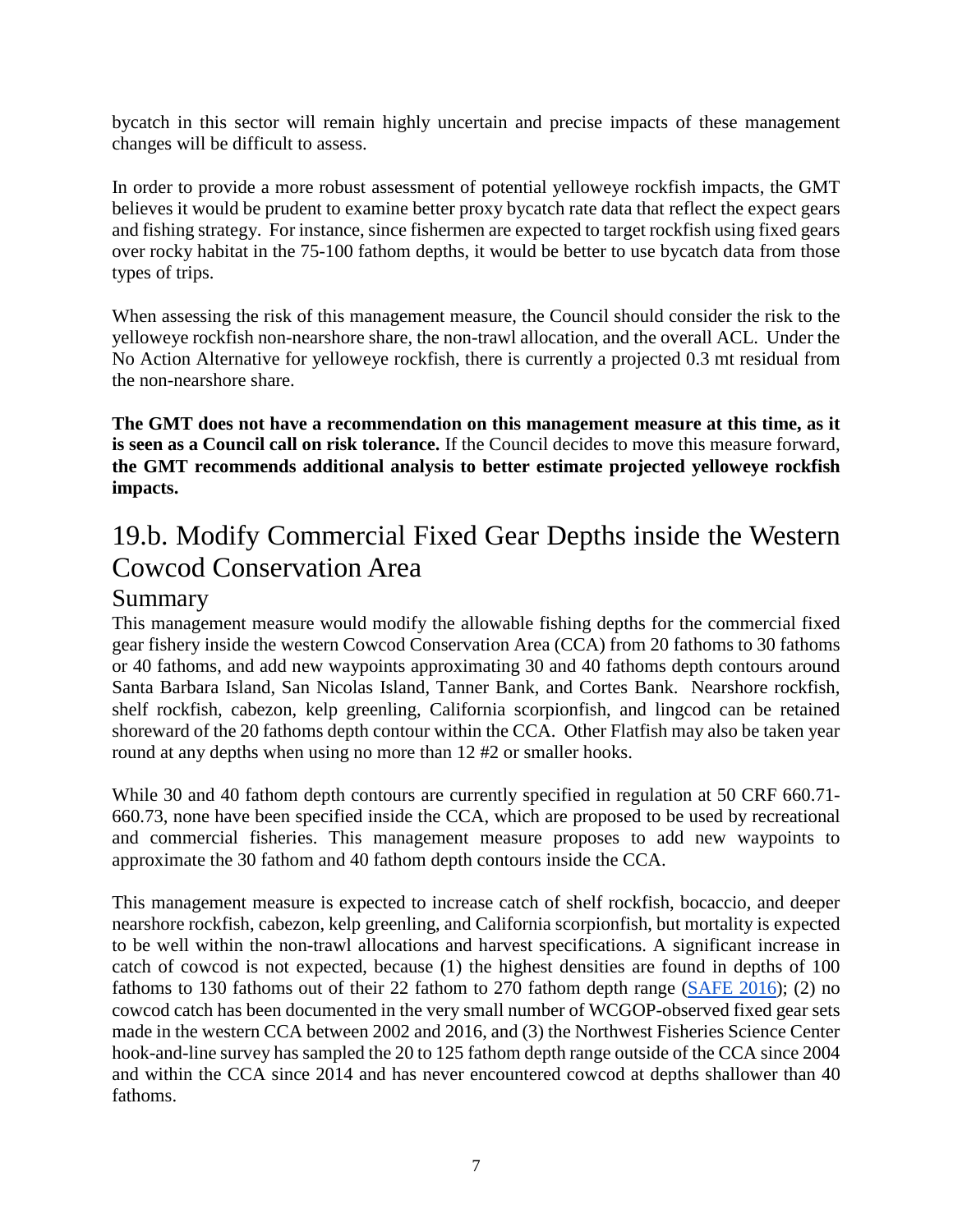During the 2009-2010 biennial specification and management measure process, a similar proposal to extend the RCA to 30 fathoms within the CCA was approved by the council but ultimately disapproved by NMFS in the final rule. The disapproval was attributed to concerns regarding impacts to juvenile cowcod that could impede rebuilding of a stock that at the time was at 4.5 percent of unfished biomass. The most current stock assessment (2013) suggested a significant improvement in the stock status resulting in 34 percent of unfished biomass and a projection to rebuild 48 years ahead of schedule (2020 versus 2068). In consideration of the GMT recommendation for a 6 mt ACT for cowcod [\(Agenda Item F.5.a, Supplemental GMT Report 1\)](https://www.pcouncil.org/wp-content/uploads/2018/04/F5a_Supp_GMT_Rpt1_Apr2018BB.pdf), and the NMFS hook-and-line survey demonstrating zero cowcod impacts in the depths and region being proposed to be opened  $(Appendix C$ , page 139), the GMT believes that additional impacts to cowcod would be minimal as a result of this action.

### Range of Alternatives

No Action: Maintain allowable fishing depths for the commercial fixed gear fishery inside the western CCA from shore to 20 fathoms.

Alternative 1: Modify the allowable fishing depths for the commercial fixed gear fishery inside the western CCA from 20 fathoms to 30 fathoms, or 40 fathoms, and add new waypoints approximating 30 and 40 fathom depth contours around Santa Barbara Island, San Nicolas Island, Tanner Bank, and Cortes Bank.

### Recommendation

**The GMT recommends the Council consider Alternative 1 as the PPA**. **The GMT does not have a recommendation on 30 vs. 40 fathoms, as that decision would be dependent on the Council's risk tolerance.** 

# 20. Modify Recreational Fixed Gear Depths inside the Western Cowcod Conservation Area

## Summary

This management measure would modify the allowable fishing depths for the recreational fishery inside the western CCA from 20 fathoms to 30 fathoms or 40 fathoms and add new waypoints approximating the 30 and 40 fathom depth contours around Santa Barbara Island, San Nicolas Island, Tanner Bank, and Cortes Bank.

Under baseline Federal regulations, minor nearshore rockfish, cabezon, kelp greenling, lingcod, and shelf rockfishes can be retained shoreward of 20 fathoms from March 1 through December 31. California scorpionfish can be retained January 1 through August 31. Petrale sole and starry flounder may be taken year round at any depths within the CCA. Species in the Other Flatfish group may also be taken year round at any depth if using no more than 12 #2 or smaller hooks.

While 30 and 40 fathom depth contours are currently specified in regulation at 50 CRF 660.71- 660.73, none have been specified inside the CCA. This management measure proposes to add new waypoints to approximate the 30 fathom and 40 fathom depth contours inside the CCA.

This management measure is expected to increase catch of shelf rockfishes, bocaccio, and deeper nearshore rockfish, but mortality is expected to be well within the non-trawl allocations and harvest specifications. No changes are expected for cabezon and kelp greenling, because they are already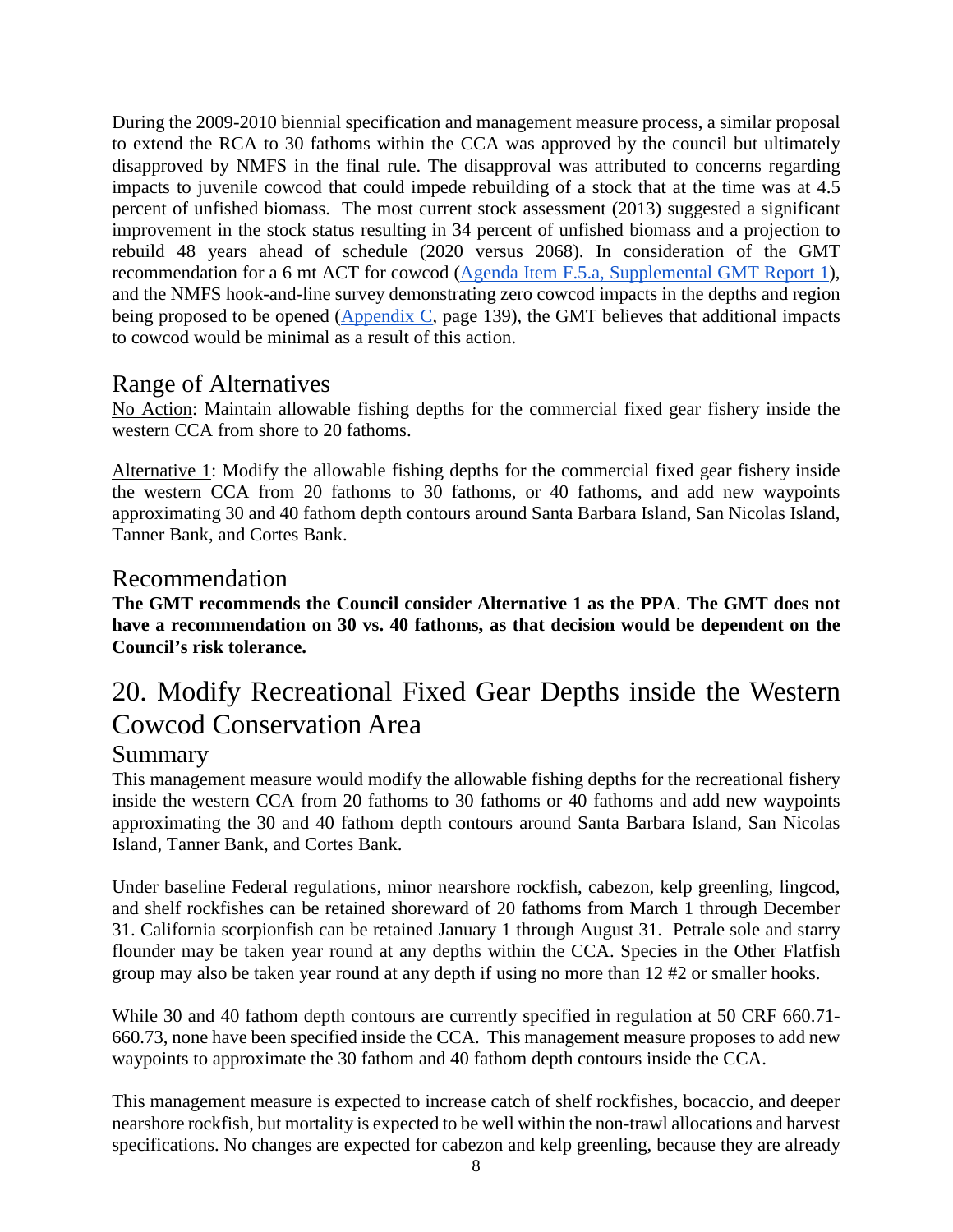accessible under the current depth restrictions. This measure could result in minor increased interactions with cowcod; however significant increases to cowcod impacts are not expected as the Recfish model projects impacts that encompass the entire southern management area at the allowable fishing depth (60 fathoms). Any additional cowcod impacts as a result of this proposal have already been accounted for by the model as it assumes the same depth restriction inside and outside the CCA.

As mentioned above in Agenda Item 19.b, the GMT notes the reason and rationale for the previous disapproval of a similar proposal are no longer applicable.

## Range of Alternatives

No Action: Maintain allowable fishing depths for the recreational fishery inside the western CCA from shore to 20 fathoms.

Alternative 1: Modify the allowable fishing depths for the recreational fishery inside the western CCA from 20 fathoms to 30 fathoms or 40 fathoms and add new waypoints approximating 30 and 40 fathom depth contours around Santa Barbara Island, San Nicolas Island, Tanner Bank, and Cortes Bank.

### Recommendation

**The GMT recommends the Council consider Alternative 1 as the PPA**. **The GMT does not have a recommendation on 30 vs. 40 fathoms, as that decision would be dependent on the Council's risk tolerance.** 

# 21. Incidental Lingcod Retention Ratio in the Salmon Troll Fishery

### Summary

In March 2018 under the inseason agenda item, the Salmon Advisory Subpanel (SAS) requested that the Council consider a change in the incidental lingcod retention ratio in the salmon troll fishery from one lingcod per 15 Chinook salmon to one lingcod per 5 Chinook salmon. The GMT consulted NMFS staff since that time and determined that the change could not be considered a routine inseason agenda item as the proposed ratio was outside of the previously analyzed range from the 2009-2010 biennium. WDFW provided a preliminary analysis and proposal to include this change within the 2019-2020 biennium [\(Agenda Item F.5.a, Supplemental WDFW Report 2,](https://www.pcouncil.org/wp-content/uploads/2018/04/F5a_Supp_WDFW_Rpt2_Sal_Troll_0407_Apr2018BB.pdf)  [April 2018\)](https://www.pcouncil.org/wp-content/uploads/2018/04/F5a_Supp_WDFW_Rpt2_Sal_Troll_0407_Apr2018BB.pdf). Based on conversations with the SAS additional alternatives have been added to be considered as a part of this management. The intent of these alternatives was to provide a wide range of options to be able to consider inseason adjustments in the future.

## Range of Alternatives

No Action: Retain the current trip limit of one lingcod per 15 Chinook salmon Alternative 1: 1 lingcod for every 5 Chinook salmon, retain 10 lingcod trip limit Alternative 2: 1 lingcod for every 2 Chinook salmon, no trip limit

All vessels are held to the monthly OA lingcod trip limit for all the alternatives.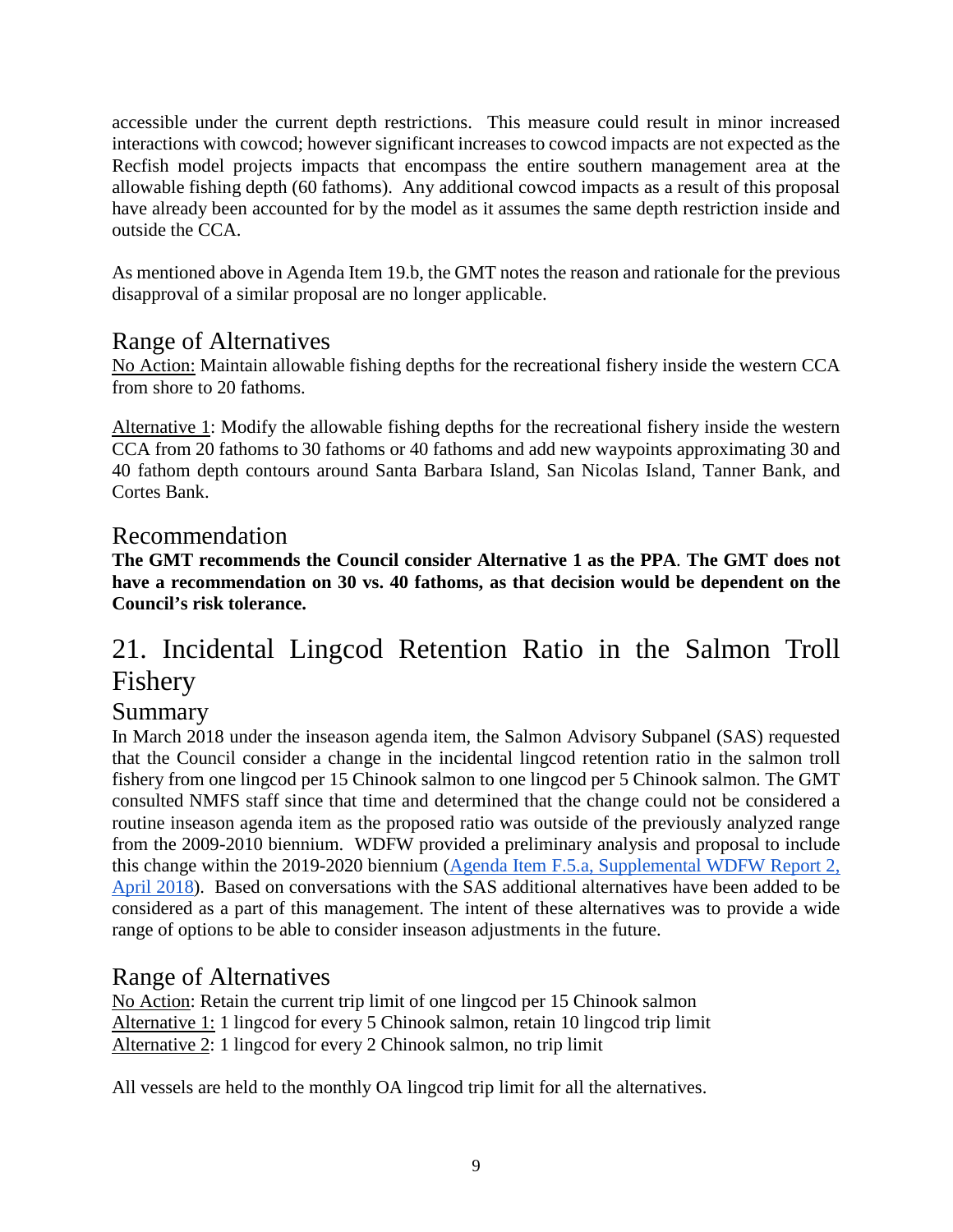## Recommendation

**The GMT believes that the range of alternatives is sufficient for analysis, but does not have a recommendation for a PPA at this time.** If the Council were to move forward with this item, it is likely that the analysis will show a ratio and potentially a trip limit that falls within the OA lingcod monthly limit, and maintains the incidental nature of the fishery.

The GMT recognizes that any impacts to yelloweye rockfish and lingcod from this fishery would need to be accounted for as part of the incidental open access off-the-top deduction. Therefore, the set-aside would need to be recalculated based on the limited information available before the Council takes final action on allocations in June.

# Prioritization and Workload Considerations

While it is the Council that ultimately decides on prioritization, the GMT provides is providing information on what we see as priorities. Given the mandatory salmon mitigation measures, the additional analysis needed to consider a change to the yelloweye rockfish rebuilding plan, and the scope of proposed new management measures, the GMT anticipates that the Council will need to have some discussion on priorities, and the amount of work that can be completed by the advanced June briefing book deadline (May 11). To aid in that discussion, the GMT provides some qualitative information [\(Table 2\)](#page-11-0) on the complexity and the remaining workload for the new management measures.

The GMT's overarching workload priority is the analysis supporting a change to the yelloweye rockfish rebuilding plan, with the Council's PPA for yelloweye rockfish (Alternative 1) under the harvest specifications action item (Agenda Item F.2.) potentially providing large benefits to many fishery sectors and communities. Without this analysis, some of the proposed new management measures discussed above would not be feasible. The GMT had extensive discussions on the workload of each of the items, potential benefits of the measure, and how the Council may best prioritize management measures given the limited time and resources of NMFS, Council, and state agency staff.

#### Therefore, **the GMT recommends that the Council consider, in addition to the analysis supporting a change to the yelloweye rockfish rebuilding plan and the salmon mitigation measures, selecting the Western CCA (Items 19.b. and 20) and the Amendment 21-3 (Item 18) proposals as priorities.**

The GMT believes this suite of management measures could provide benefits to the greatest number of sectors and communities across the West Coast. The proposed yelloweye rockfish ACLs, under all alternatives, would provide the ability to liberalize management measures in the non-trawl sectors and increase the volume of QP trading in the IFQ sector. Increasing the depths inside the Western CCA would provide opportunity to access areas closed to both commercial and recreational participants. Finally, the removal of the automatic authority for darkblotched rockfish and POP in the at-sea sectors would reduce the risk of closure of the fishery due to unanticipated bycatch without impacting the IFQ sector. Additionally, eliminating the automatic authority has the potential to minimize the number of inseason actions to find additional darkblotched rockfish allocation to flow to the at-sea sectors if constraining. We recognize that all of the new management measures under consideration would provide benefits to various sectors; however,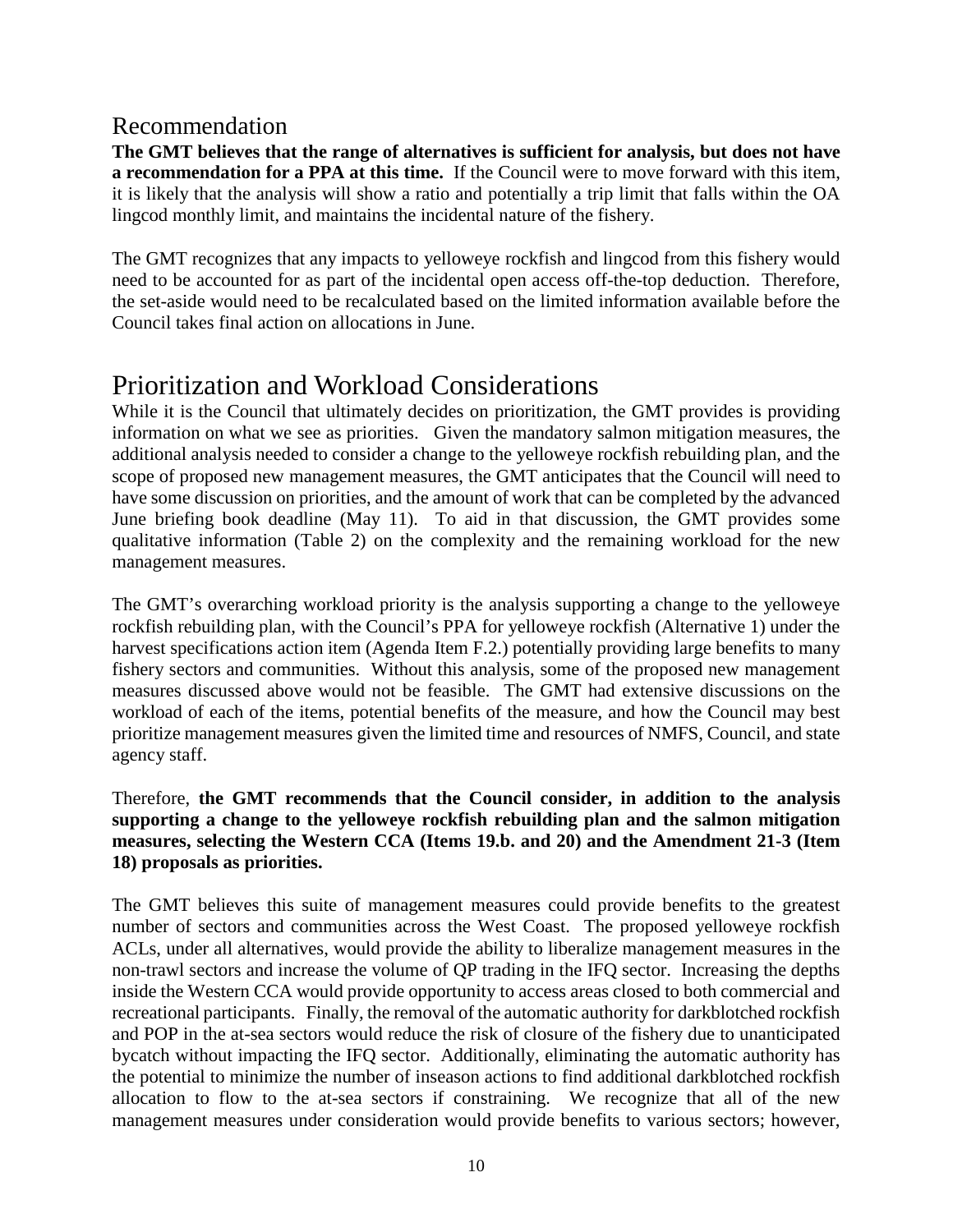we believe that our recommendation provides a broad range of benefits to the most fishery participants.

As the Council considers issues of workload and priorities**, the GMT strongly recommends that the Council limit the number of new management measures forwarded for consideration in June to allow us to focus on the justification for changes to the yelloweye rockfish rebuilding plan and salmon mitigation measures to increase the likelihood of meeting the January 1, 2019 timeline for implementation.**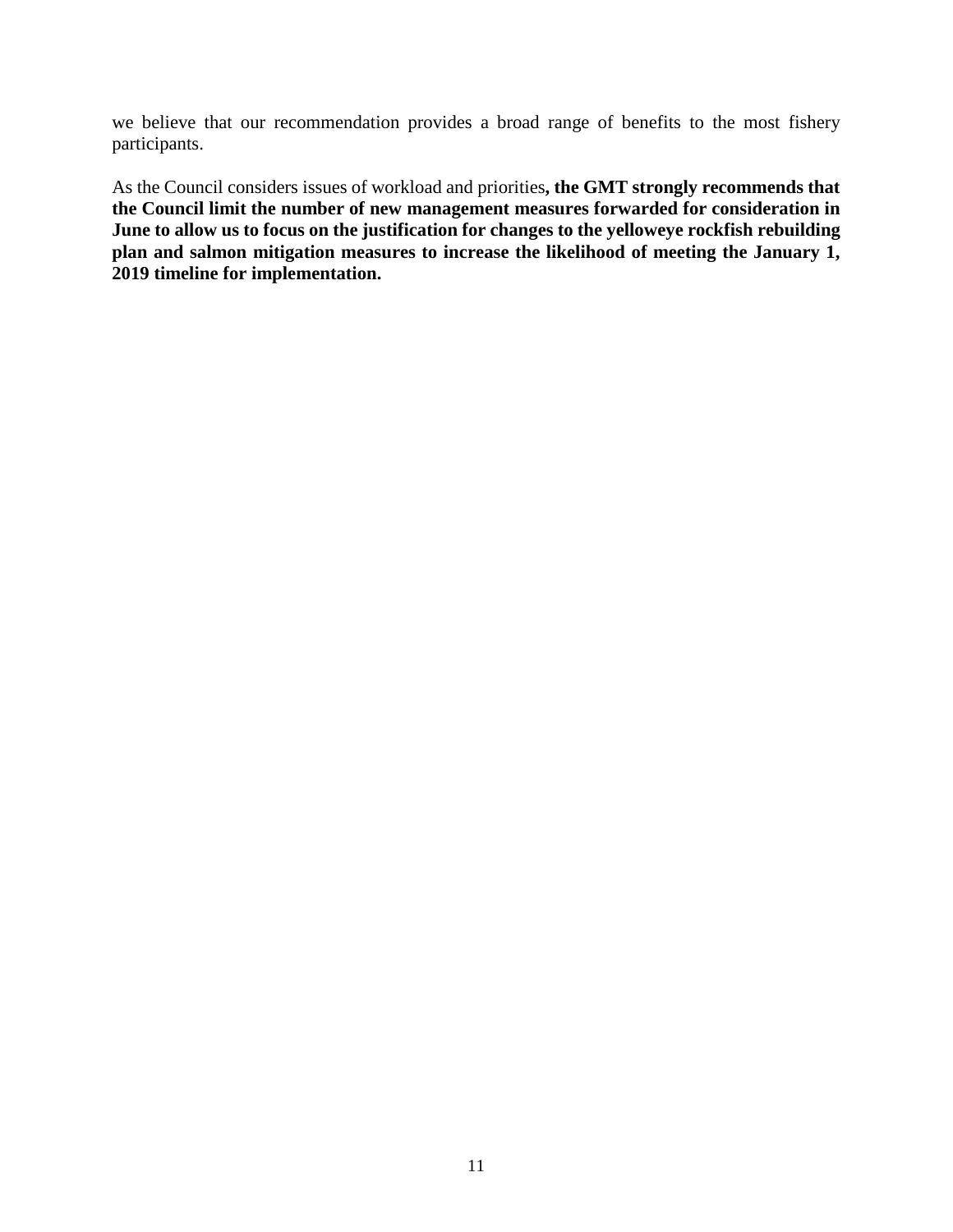**Table 2. List of remaining new management measures with qualitative information on remaining workload and some considerations, to help Council decision making. This does not include the salmon mitigation measures presented in Supplemental GMT Report 3 under this Agenda Item.**

<span id="page-11-0"></span>

| No.   | <b>Description</b>                                                                                                                      | <b>Remaining Workload</b><br>for June BB deadline<br>(H, M, L) | <b>Considerations</b>                                                                           |
|-------|-----------------------------------------------------------------------------------------------------------------------------------------|----------------------------------------------------------------|-------------------------------------------------------------------------------------------------|
|       | 16.b. Stock complex restructuring                                                                                                       | Low                                                            | High priority for OR fishery stability; lesser<br>priority for WA                               |
| 17.a. | Eliminate daily vessel limits for rebuilt or all<br>species (Section C.3.7)                                                             | Low                                                            | Benefits are largely administrative                                                             |
| 17.b. | Implement survival credits for discarded Low; Implementation for<br>lingcod and sablefish (Section C.3.3)                               | WCGOP and EM                                                   | Science update that would not require rulemaking<br>workload                                    |
| 17.c. | Continue the Adaptive Management Program<br>pass-through                                                                                | Low                                                            | Administrative clarification                                                                    |
| 18.   | Removal of automatic authority established in<br>conjunction with Amendment 21-3 for<br>darkblotched rockfish and POP (Section C.3.2)   | Low                                                            | Reduces at-sea constraints w/o harm to IFQ; saves<br>inseason workload                          |
|       | Adjustment to the non-trawl<br>Rockfish<br>19.a. Conservation Area in California north of $40^{\circ}$<br>$10'$ N. lat. (Section C.3.4) | High                                                           | \$ to economically depressed communities; more<br>analysis possible                             |
|       | Modify commercial fixed gear depths inside<br>19.b. the Western Cowcod Conservation Area to<br>either 30 or 40 fathoms (Section C.3.5)  | Low                                                            | High priority for CA: provide additional access in<br>areas that have been severely constrained |
| 20.   | Modify recreational fixed gear depths inside<br>the Western Cowcod Conservation Area to<br>either 30 or 40 fathoms (Section C.3.5)      | Low                                                            | High priority for CA: provide additional access in<br>areas that have been severely constrained |
| 21.   | Incidental lingcod retention in the salmon troll<br>fishery                                                                             | High                                                           | \$ to help offset poor salmon seasons; more analysis<br>required                                |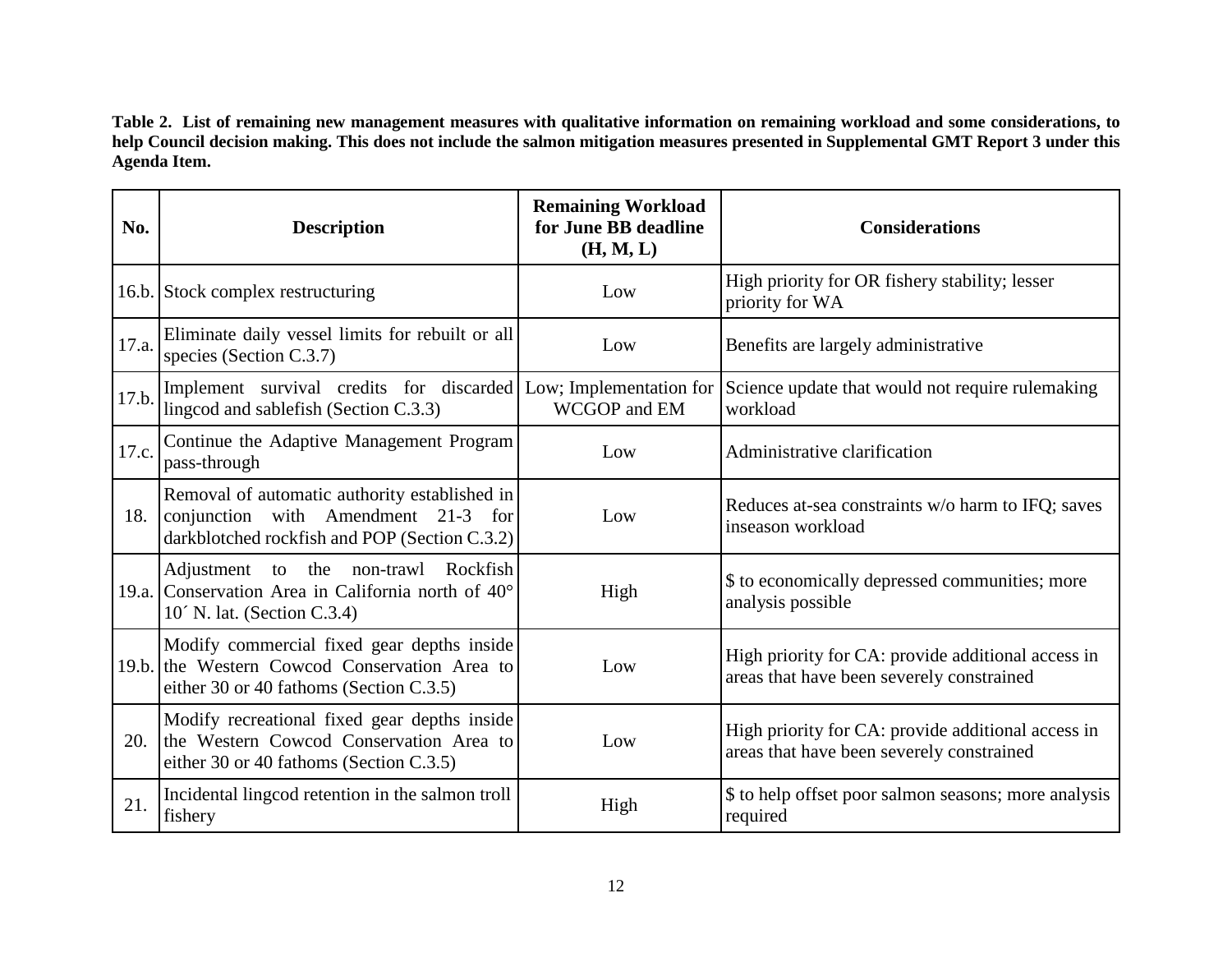# Recommendation Summary

| <b>New Management Measures for Implementation in 2019-2020</b><br><b>GMT</b> recommendations in bold |              |                                    |                                                                                                                                                                                                                                                                                                                                                                                                                                                                                                                          |  |
|------------------------------------------------------------------------------------------------------|--------------|------------------------------------|--------------------------------------------------------------------------------------------------------------------------------------------------------------------------------------------------------------------------------------------------------------------------------------------------------------------------------------------------------------------------------------------------------------------------------------------------------------------------------------------------------------------------|--|
|                                                                                                      | $#$ Category | <b>Sector</b>                      | <b>Measure</b>                                                                                                                                                                                                                                                                                                                                                                                                                                                                                                           |  |
| <b>16</b>                                                                                            |              | All                                | Salmon Incidental Take (Section C.1) see Agenda Item F.5.a, Supplemental GMT Report 3<br>a.<br>Stock complex restructuring (Section C.3.1)<br>b.<br>The GMT recommends that the Council adopt Option 2 of Proposal 2 (WDFW)<br>for the stock complexes.<br>The GMT does not have a recommendation for the Oregon options, since we<br>$\circ$<br>believe this is a policy risk call.                                                                                                                                     |  |
| 17                                                                                                   |              | Trawl,<br>Shorebased<br><b>IFQ</b> | Eliminate daily vessel limits for rebuilt or all species (Section C.3.7)<br>a.<br>The GMT recommends Alternative 2, eliminate daily limits for all species.<br>$\circ$<br>Implement survival credits for discarded lingcod and sablefish (Section C.3.3)<br>b.<br>The GMT recommends that the Council adopt Alternative 1 as the PPA.<br>$\circ$<br>Continue the Adaptive Management Program pass-through<br>c.<br>The GMT recommends the Council adopt Alternative 1, continue AMP pass-<br>$\circ$<br>through, as PPA. |  |
| 18                                                                                                   |              |                                    | Removal of automatic authority established in conjunction with Amendment 21-3 for darkblotched<br>Trawl, At-Sea   rockfish and POP (Section C.3.2)<br>The GMT recommends the Council select Alternative 1 as the PPA.<br>$\Omega$                                                                                                                                                                                                                                                                                        |  |